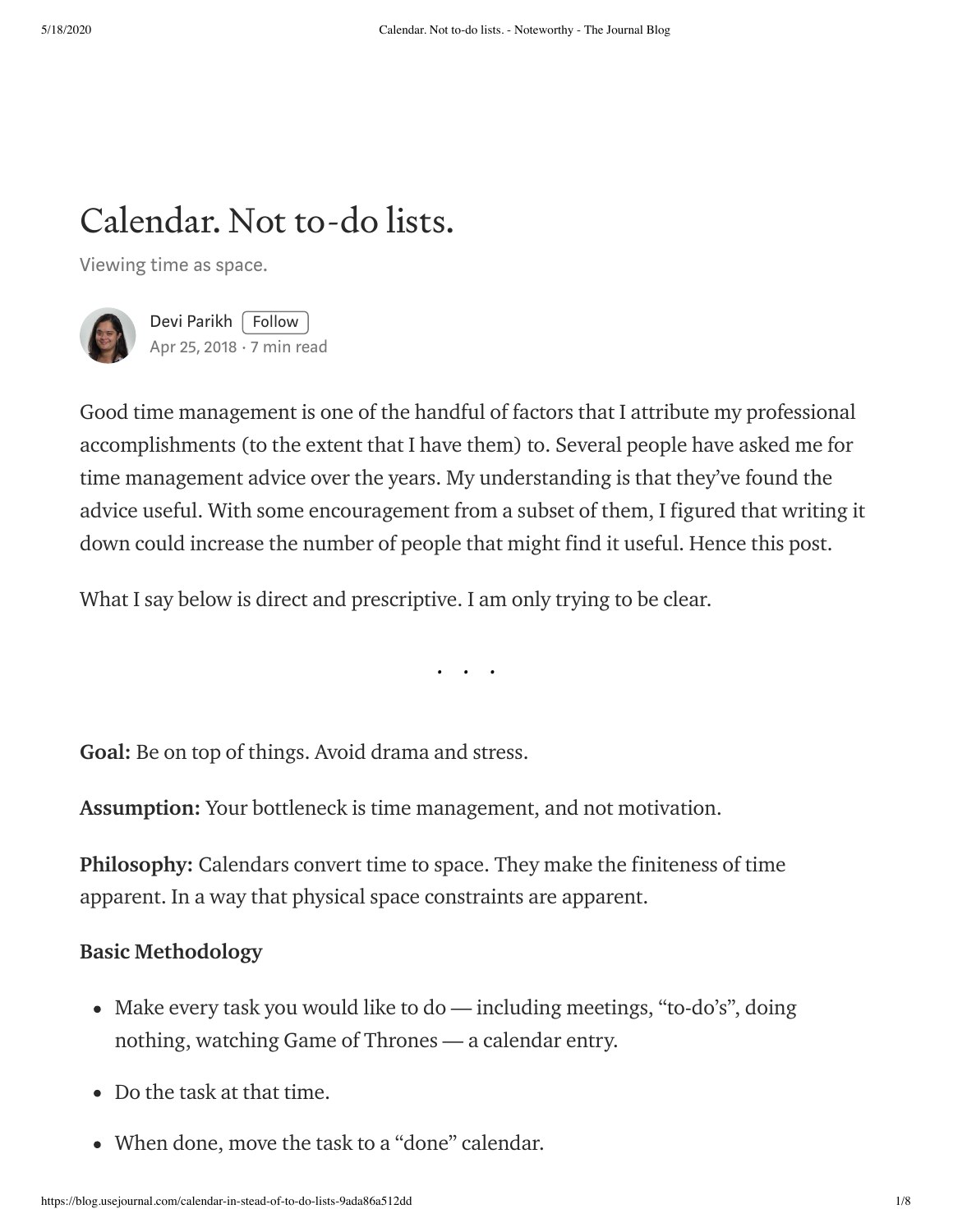Go to bed with an empty "to do" calendar for the day. Either because you got everything done, or because you re-planned and moved pending tasks to other times of the week or month or year.

. . .

#### Principle 1: Everything takes time. So everything needs to be on your calendar.

- Time is always ticking. When you are doing something, anything, including nothing, time is ticking. Which means, doing something, anything, including nothing, takes time.
- There is finite time in the day. We are assuming you are motivated. So time is your bottleneck.
- So the only effective way to plan is to make time central.
- Lists are the wrong tool. They don't make time central.
- Calendars are the right tool. They make time central.
- Everything you need to do professional tasks, personal errands, recreational activities, meetings, meals, sleep, exercising, doing nothing, replying to email, planning a trip, planning to plan a trip, reading the news, thinking about a project, looking into the procedure in 2023 to renew your passport, reminding someone to do something, doing the thing you need to do before you can respond to an email, even marking calendar entries — needs to be an entry on your calendar. Because everything takes time.
- Nothing is too small to be on your calendar. Everything takes time. Four "trivial" tasks can easily take up 30 minutes.
- Bonus: An additional benefit of writing everything down is that nothing will get accidentally dropped.

 $\cdot$  .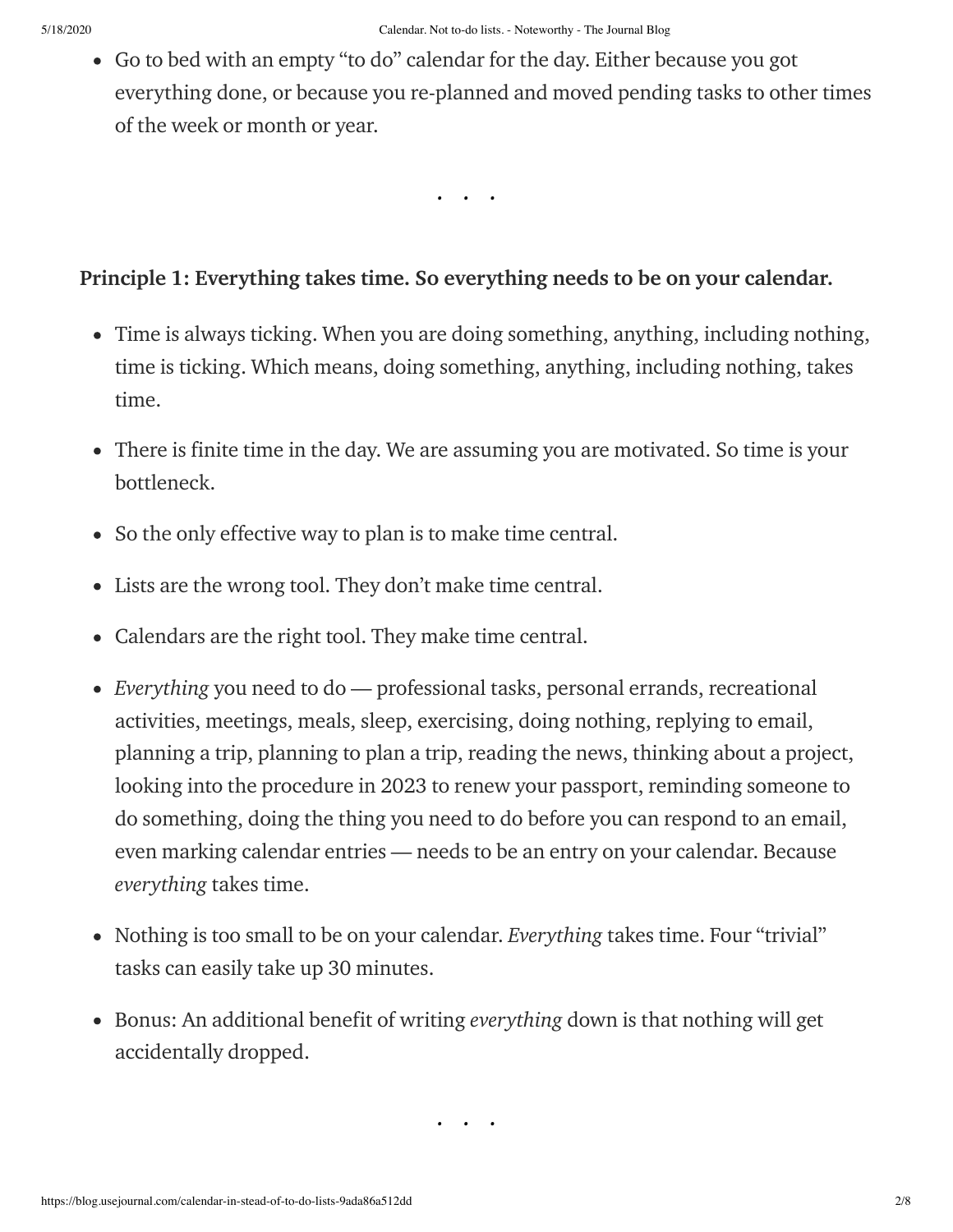Principle 2: It is easier to measure how wrong your time estimates are than it is to fix them. Incorporate your calibration multiplier.

- Most of us underestimate how long it will take to get something done. Some of us overestimate. I have never met anyone who gets it just right. What is your calibration multiplier?
- Strive for a multiplier of 1.0. But that will take a while, and is hard.
- Measuring the multiplier is much easier. Measure it. How long did you think something would take? How long did it actually take? Average it across multiple tasks.
- When you put a task on your calendar, think about how long you think it will take. Then factor in the multiplier. Your gut instinct will tell you that the outcome is an overkill. It is not. By definition, the multiplier is telling you how wrong your gut tends to be. Don't ignore the data.
- This ensures that your plan for the day is a feasible one. You have (more accurately) estimated how long each task will take. And you have marked out corresponding chunks of time. You will only be able to fit as many things as 24 hours can feasibly hold. (Recall: sleep, meals, exercise are all tasks, also on your calendar). That makes your plan for the day feasible.
- If everything you want to do in a day doesn't fit, you need to prioritize. Don't reduce your multiplier to make things fit. That is simply delusional.
- Bonus: Recognizing a problem is a first step towards solving it. Measuring the multiplier will be a first step towards bringing it closer to 1.0.

. . .

## Principle 3: More generally, incorporate your patterns.

• If unexpected things tend to come your way in your job, mark some hours of your day every day as "buffer to deal with unexpected events" and don't put tasks there.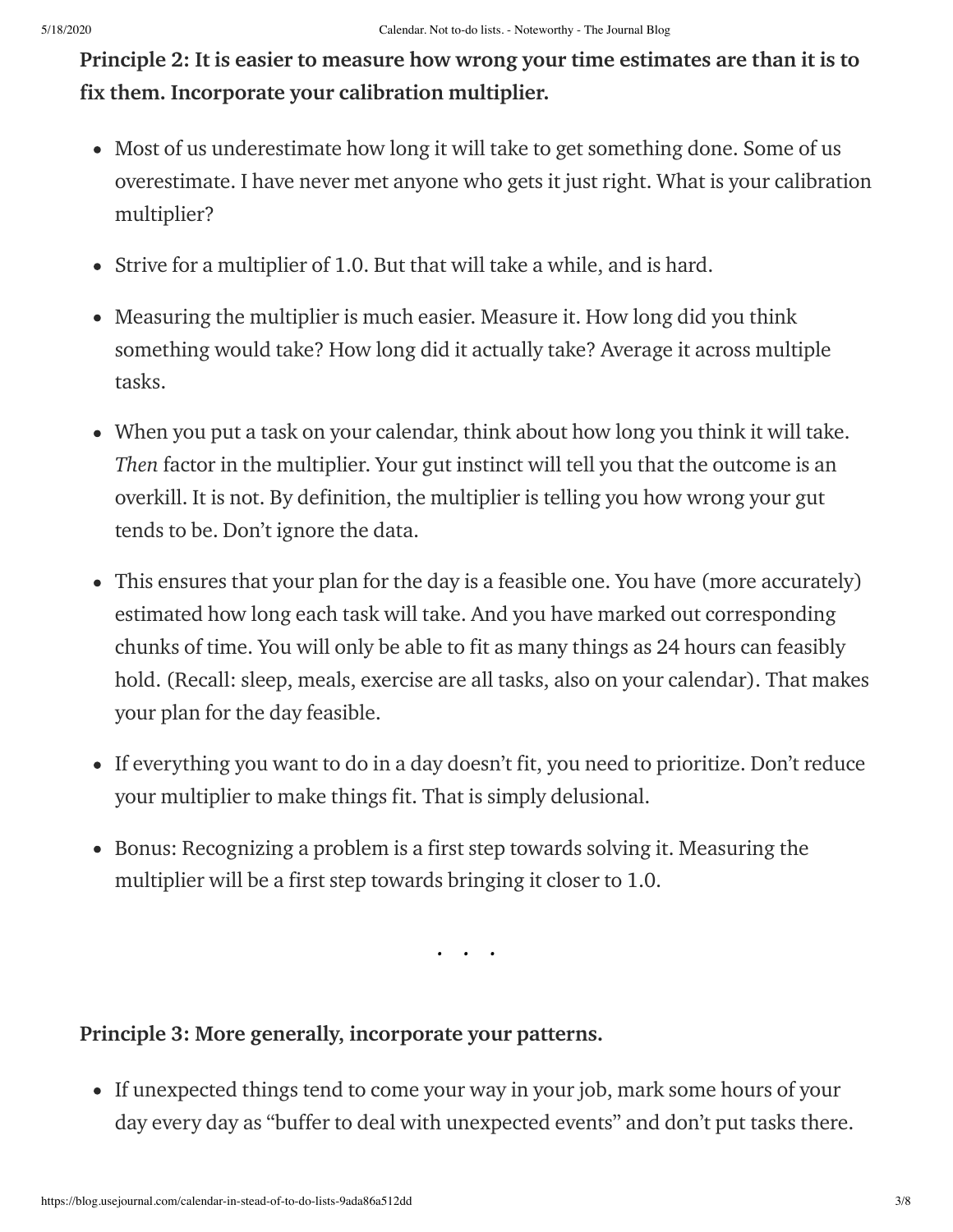- If you are not a morning person, mark your mornings as "not a morning person" and don't put tasks there.
- If you see repeatedly that you are too tired on Saturdays to do anything, or don't feel like doing anything, or your friends tend to make impromptu plans — plan for it. Don't put anything on your calendar for Saturdays. Mark your entire Saturdays as "goof off". Yes, officially plan to goof off.
- More generally, work on any changes you'd like in your habits and temperament. But don't plan around them till you have demonstrably established that you have changed. Be conservative when planning your days. Give yourself plenty of buffer. Staying on top of life is hard enough without mixing in other battles.

. . .

## Principle 4: Re-plan.

- The plan is feasible. But it is not guaranteed to work. Unexpected things will happen. Even with the multiplier, you may not get everything done as you planned. That is fine. Just re-plan.
- Move things you could not get done to other open slots tomorrow, later in the week, next week, whatever is feasible depending on the urgency of the task. If there is no open slot soon enough, something else from the future will need to move further out to make space for this task.
- After re-planning, you once again have a feasible plan. Rinse and repeat.
- A successful day is not when you get everything you planned to do that day done. It is one when you can go to bed with a feasible plan for every day ahead. Re-planning is not failure. Re-planning is part of the plan.
- Some tasks if not done are more likely to cause stress and drama than others. Get those done first. So if something unexpected happens in the day, you are "safe".
- Bonus: You will soon start getting a high out of moving things from the "to do" to the "done" calendar. That will motivate you to get more done. To push a bit harder.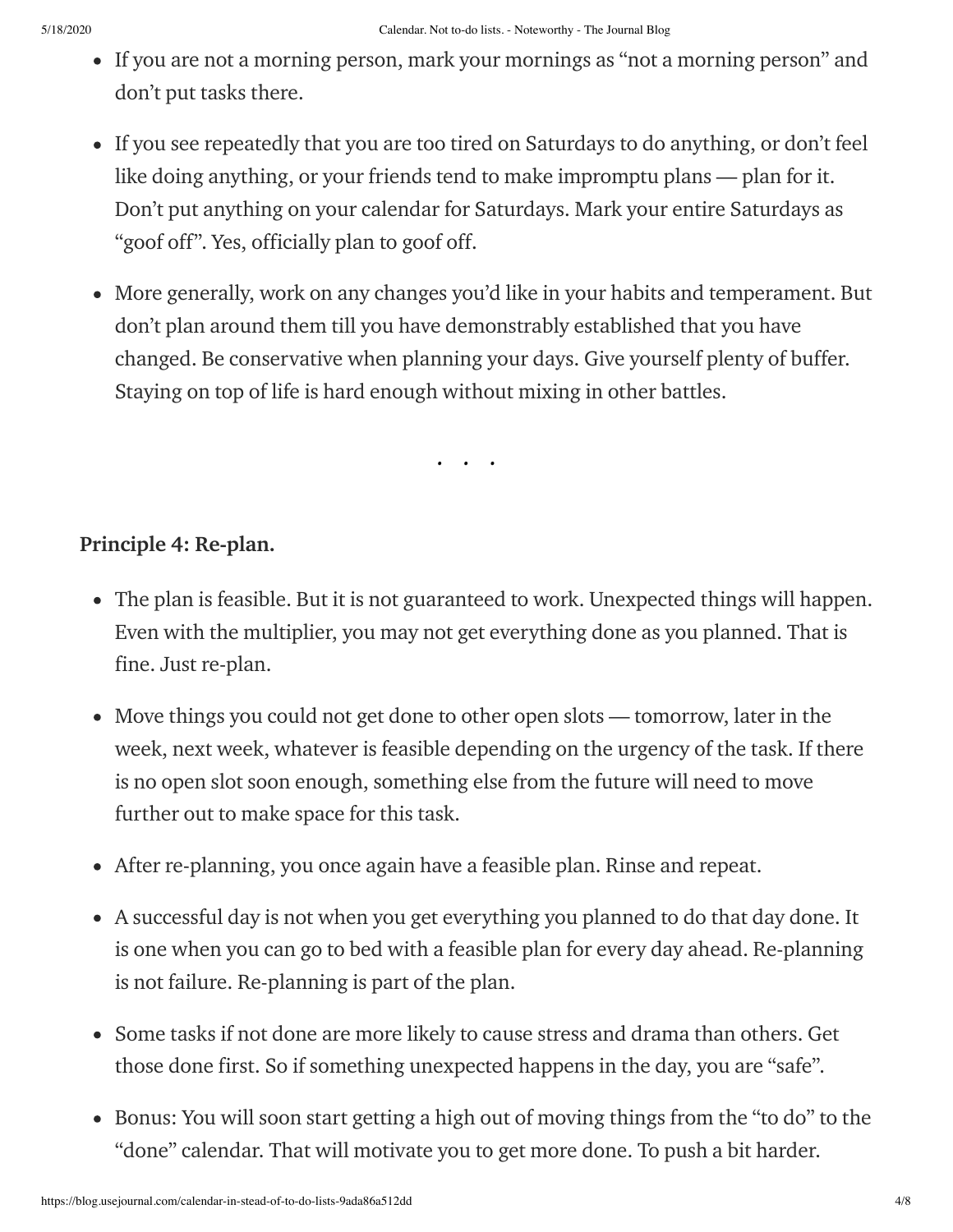• Pro-tip: If you happened to overestimate how long a task will take and you run out of tasks before your day ends, look ahead and consider getting a task from the future done. The future you will appreciate the extra buffer!

. . .

## Principle 5: Break it down.

- Tasks don't always present themselves in calendar-sized chunks. A 300-hour project due in 3 months cannot be a calendar entry. Break it down.
- Pro-tip: Planning for a large project breaking it up into calendar-sized tasks, estimating how long each task will take, incorporating the multiplier, and marking them on your calendar in available slots — is a task. It takes time. So make planning the project a task on your calendar!

. . .

## Principle 6: Backtrack. Foresee.

- Backtrack on the timeline. A conference deadline is in 3 months. That means you need to start writing the paper at least a month before the deadline. That means you have a month to get your main basic result. Break each of these phases into calendarsized tasks.
- A week before the conference deadline tends to be crazy. Mark that entire week as busy. So as you plan other longer term tasks, you will avoid placing any tasks in that week. This will make sure the week before the deadline is not any more stressful than it needs to be.
- If you can't get tasks done when traveling, when family is visiting, etc. mark those days as busy.
- This helps surface when things are more urgent than they might seem. Say a 6-hour job is due in 4 weeks. But you are at a conference all of next week, you have family visiting the week after that, and you have another major deadline at the end of the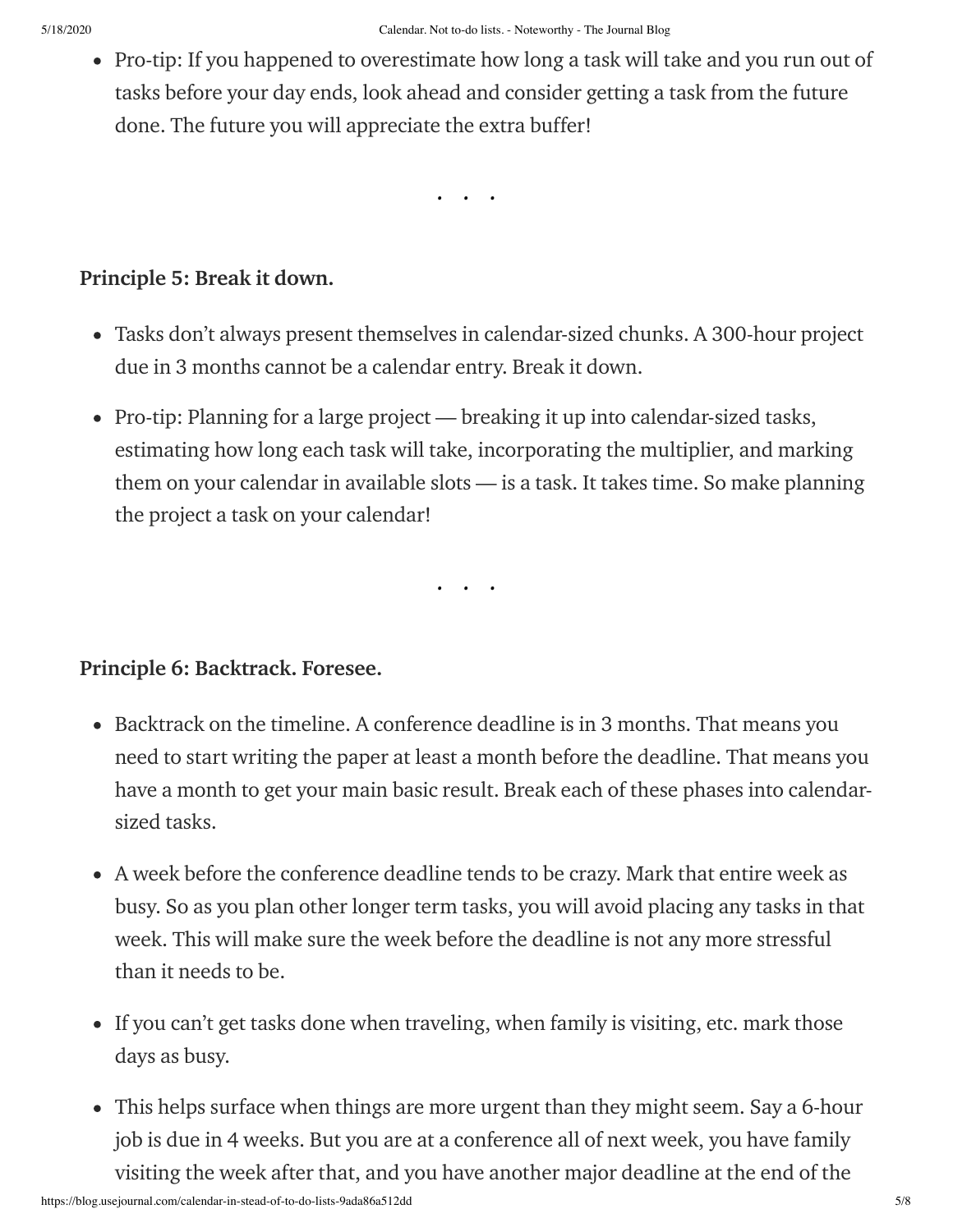week after. This means you will not have time to work on this job in the next three weeks. This means the deadline for the 6-hour job is, for all practical purposes, in a week and not in four weeks. Your calendar will tell you all this  $-$  *if* you have been putting everything down on your calendar. As you try and put the 6-hour job on your calendar, there will "physically" be no space to put it in the next three weeks. And so you will have to put it down sometime in this week.

• Backtracking tells you when is the latest you need to get something done. Don't mistake it to be the time when you should do something. That gives you no buffer. Re-planning — whether because tasks are not done or because new tasks showed up — needs empty slots, needs buffer.

. . .

#### Principle 7: Visualize your time

- Before going to bed every night, look at the calendar for the next day and internalize it. What kinds of tasks do you need to do? Is it more work related or more personal? Are there more meetings, or more desk time? Does the morning have many small tasks but the afternoon one larger task? This helps be in the right frame of mind to stay on top of your day.
- Every Sunday, visualize your upcoming week. Is it front loaded or evenly spread? Make any adjustments to the placements of tasks as needed. Internalize the coarse layout of your week. This helps approach the week with the right frame of mind to stay on top of your week.

. . .

## Example

| Wed                               | Thu                           | Fri                       | Sat      | Sun                           |
|-----------------------------------|-------------------------------|---------------------------|----------|-------------------------------|
|                                   |                               |                           |          |                               |
| 7:30 AM                           | 7:30 AM                       | 7:30 AM                   | 7:30 AM  |                               |
| Get ready and go to work          | Get ready and go to work      | Get ready and go to work  | Sleep in |                               |
|                                   |                               |                           |          |                               |
| <b>Add LaidSiv paper to CV</b>    | <b>PerceptiveConv meeting</b> | <b>Al Guest interview</b> |          | <b>Call Mom</b>               |
| <b>SFA replied? Plan expenses</b> | LaidSiv Pytorch meeting       |                           |          | $9:30$ AM                     |
|                                   |                               | $\cdots$                  | .        | المفعوماتية المشاريا والممرار |

https://blog.usejournal.com/calendar-in-stead-of-to-do-lists-9ada86a512dd 6/8